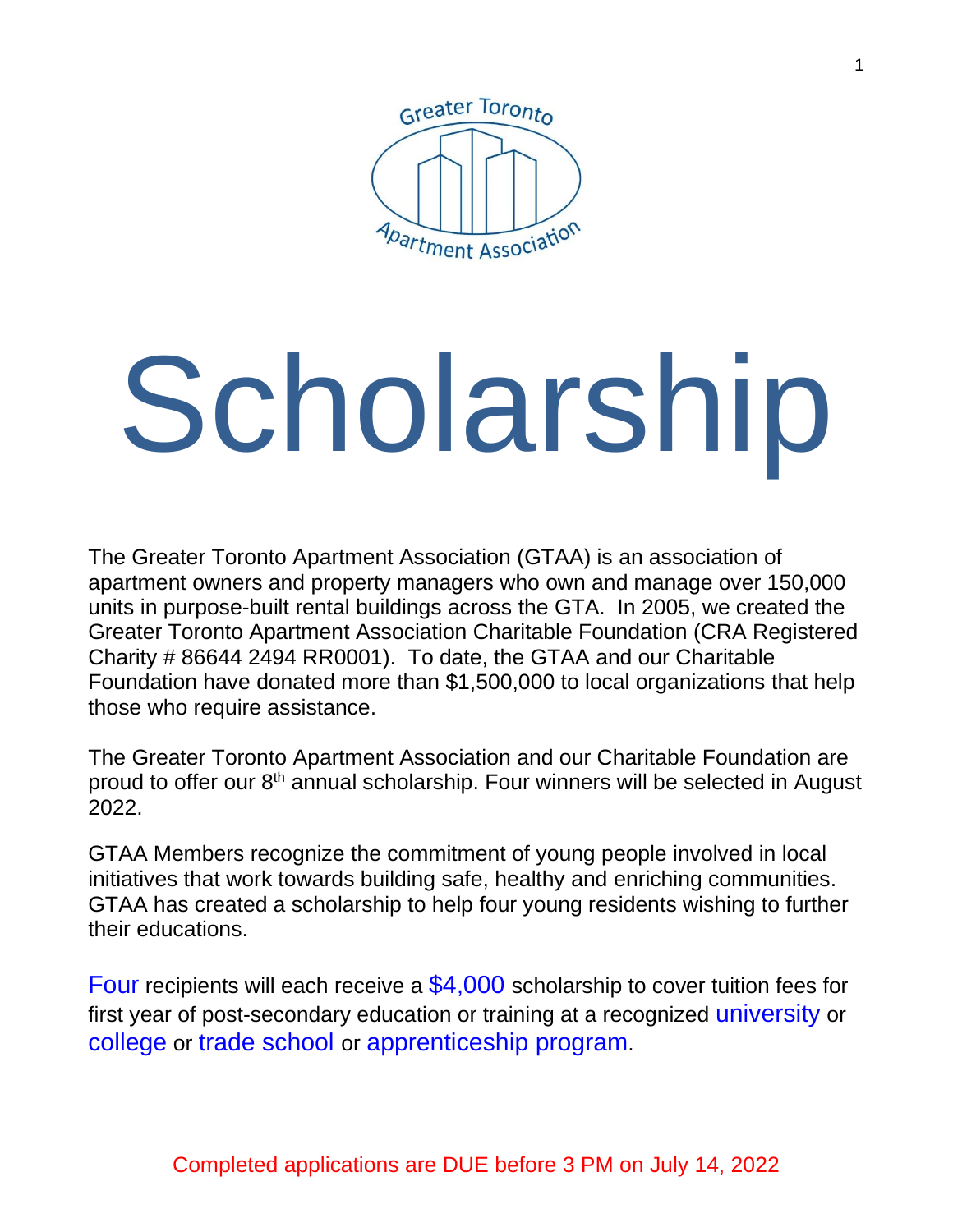

### Eligibility:

High school students and/or recent high school graduates who are involved in their local communities AND able to answer "YES" to ALL the following criteria:

- Reside in a GTAA Member building. Note that participating GTAA Members have announced this scholarship in their buildings and have indicated their participation in these scholarships. If you are unsure, please check with the property management office.
- Canadian citizen or permanent resident?
- 25 years old or younger as of June 30, 2022?
- Entering into your first year of post-secondary education or training in a recognized Canadian post-secondary educational or training program in the upcoming academic year?
- Able to demonstrate a need for financial assistance?

#### How are winners chosen?

The GTAA Scholarship Selection Committee will evaluate the applications. This committee places a high value on community involvement, academic achievement, volunteer work and work experience (including efforts to secure summer employment) as part of financing the applicant's post-secondary education (please include details regarding other scholarships, bursaries, etc).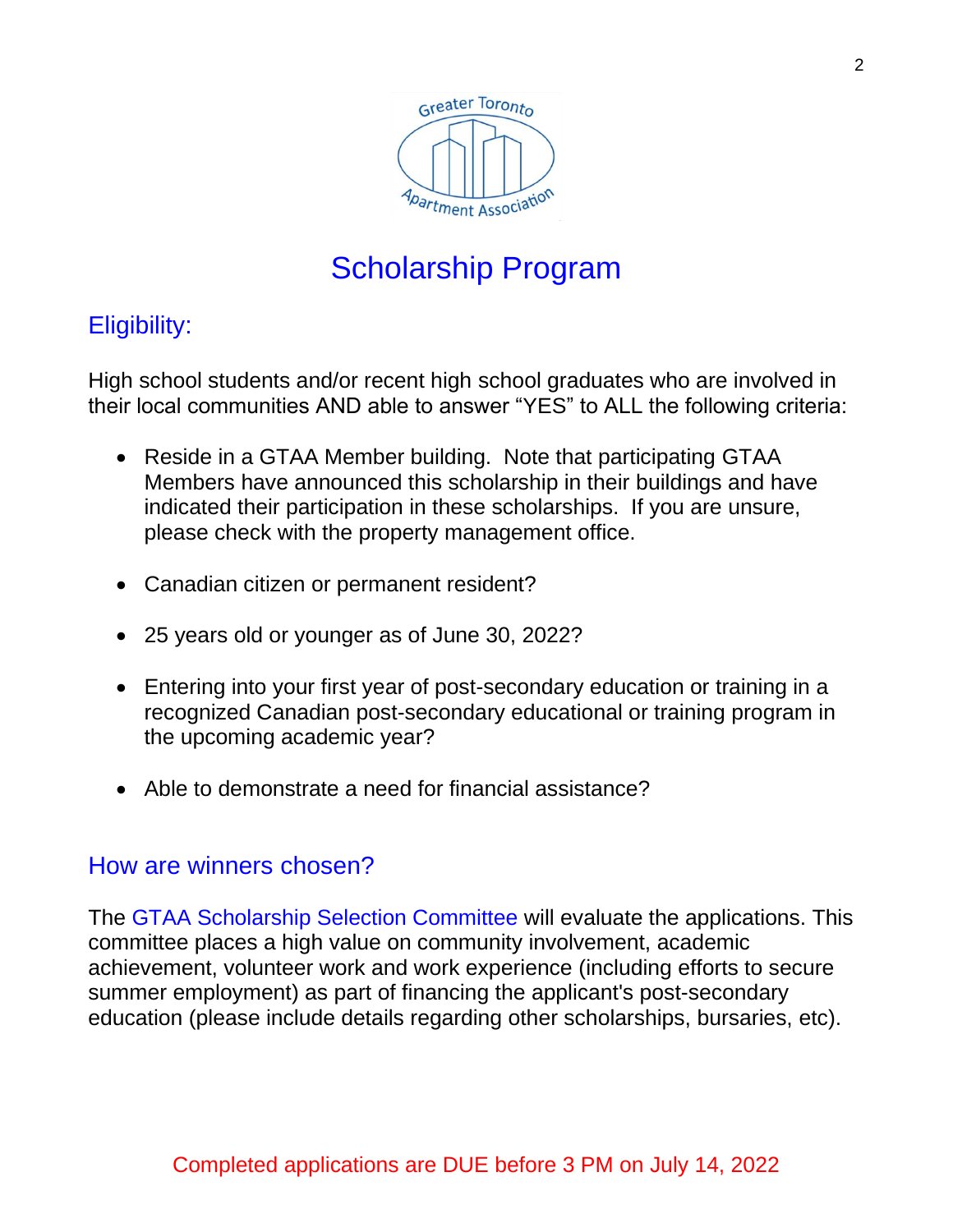

## **Application Form**

#### **Personal Information**

| Date of Birth (YYYY/MM/DD): _______ / _____ / _____                                                                            |                          |  |  |
|--------------------------------------------------------------------------------------------------------------------------------|--------------------------|--|--|
|                                                                                                                                |                          |  |  |
|                                                                                                                                |                          |  |  |
|                                                                                                                                | Telephone: _____________ |  |  |
|                                                                                                                                |                          |  |  |
|                                                                                                                                |                          |  |  |
|                                                                                                                                |                          |  |  |
| Name of recognized Canadian post-secondary educational or training institute<br>you will attend in the upcoming academic year: |                          |  |  |
|                                                                                                                                |                          |  |  |

Completed applications are DUE before 3 PM on July 14, 2022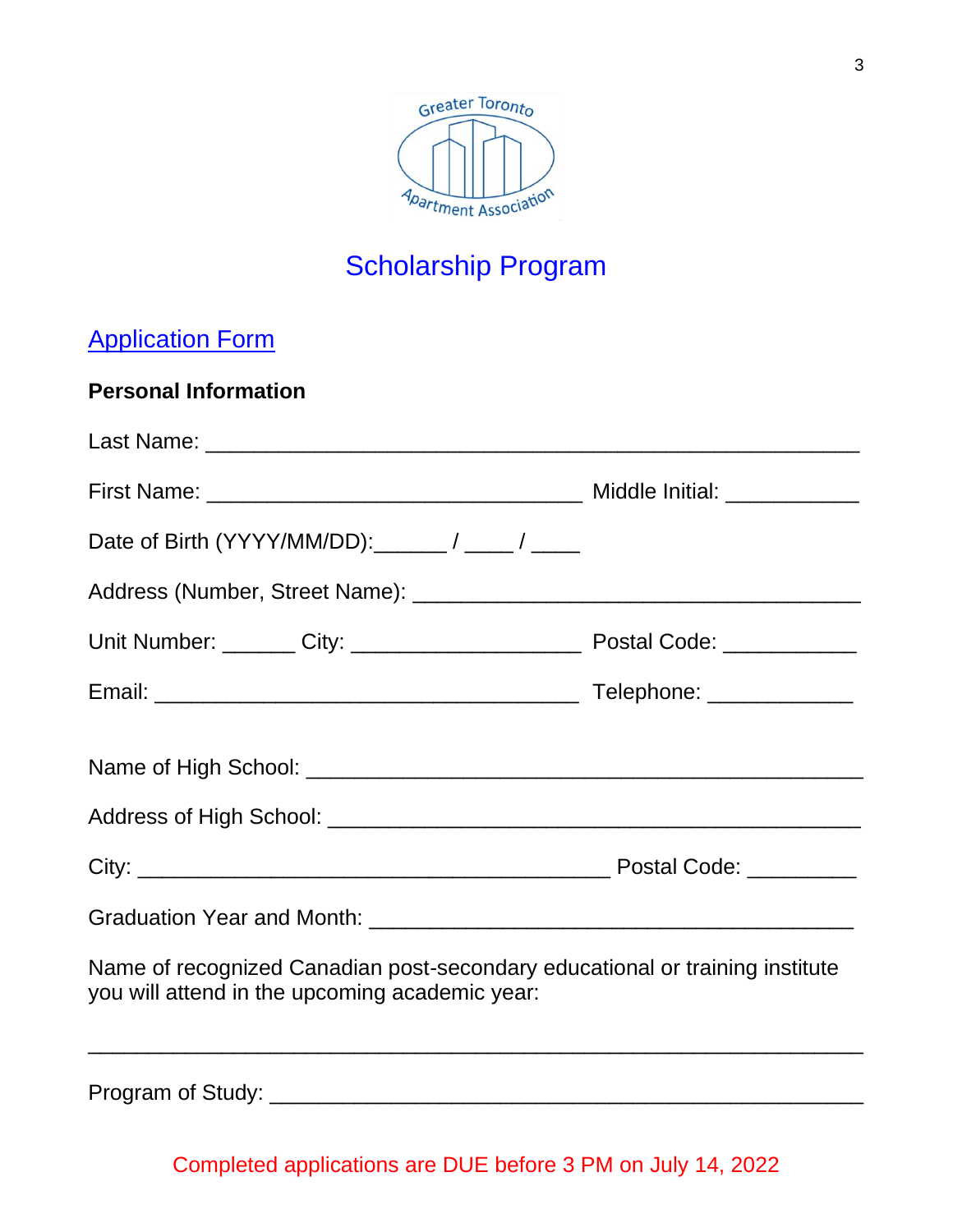

#### **References**

Two reference letters are required. Please have each of your references provide a letter (maximum 2 pages) which outlines your involvement in local community initiatives and speaks to your likelihood of success in your chosen postsecondary career. Also include their relationship to you (ie, teacher, employer, coach, etc), their telephone and email address.

#### Academic Transcript

Please include copy of your official academic transcript OR Grade 12 Report Card.

#### Résumé

Please include a copy of your résumé.

#### Biography / Essay

Provide a brief (approx. 2 pages) biography and provide the following details:

- **1.** How were you involved in your high school?
- **2.** What community projects/initiatives/issues you have been involved with?
- **3.** Which people or events have inspired you?
- **4.** What is your involvement with building healthy communities, including your leadership roles and any volunteer work you have been involved in?
- **5.** Where do you plan on attending post-secondary? What do you plan on studying/training for? What are your future goals?
- **6.** Any other information you wish to share.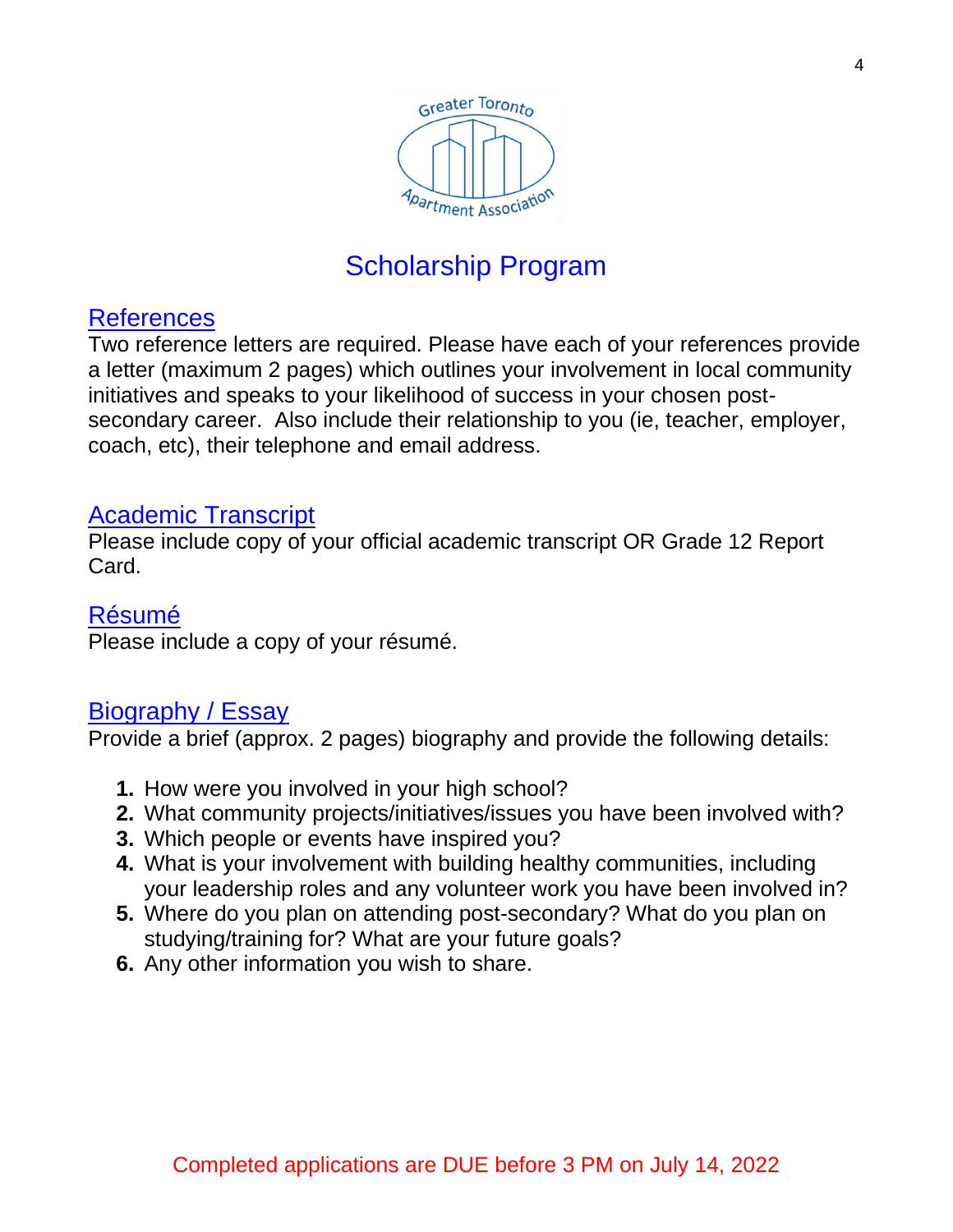

#### **Budget**

Provide a **proposed budget** for the upcoming academic year outlining your expected sources of income (e.g. student loans, earned income, family contribution, etc.) and your projected expenses.

Sample Budget:

| Income                        |         | <b>Expenses</b>       |          |
|-------------------------------|---------|-----------------------|----------|
| P/T or Summer Job             | \$2,000 | <b>Tuition</b>        | \$5,000  |
| <b>Family contribution</b>    | \$1,000 | <b>Books</b>          | \$ 200   |
| <b>Student loans</b>          | \$2,000 | Accommodation \$6,000 |          |
| Other (scholarship/grant/etc) | \$1,500 |                       |          |
| TOTAL                         | \$5,000 | <b>TOTAL</b>          | \$11,200 |

#### Financial Statement

Please submit **up to one-page essay outlining your financial need**, **your plans for securing funds** to pay for your post-secondary program, and **how this scholarship** would address that need.

#### **Certification**

Complete and sign the Certification Form provided on the next page, and include it (scan if submitted electronically, or printed if delivered in hard copy).

#### Additional supporting materials (OPTIONAL)

You may attach additional relevant visuals and supporting documentation including but not limited to newspaper clippings, letters of support, samples of work and relevant audio or video recordings.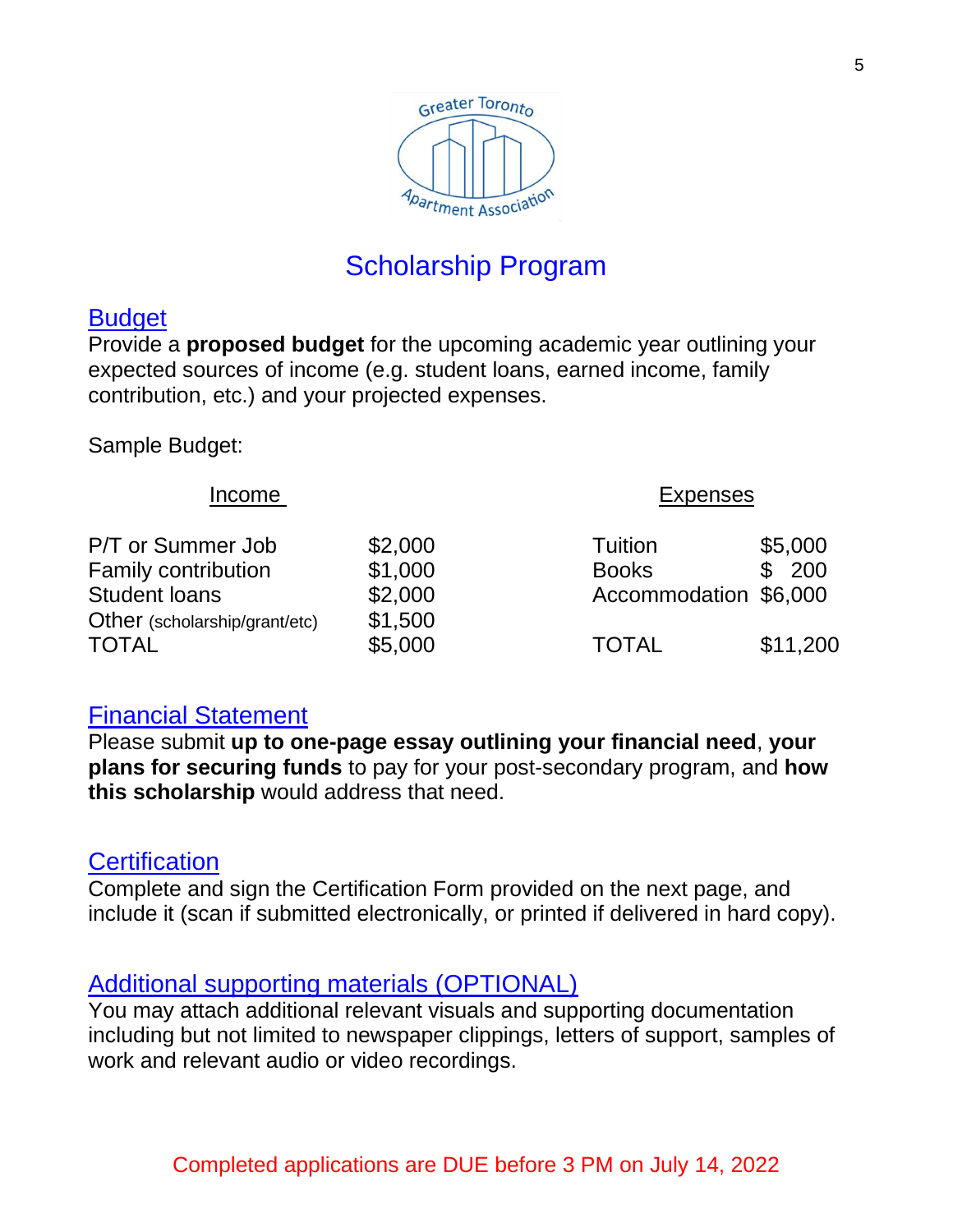

#### Certification Form

Please read and make sure that you understand and agree to the following:

*I certify that the submitted information is accurate and complete and understand that any false or incomplete information may invalidate my application.* 

*I* accept that scholarship decisions may only be made by the Greater Toronto *Apartment Association Scholarship Program Selection Committee, and are final.* 

*I understand that scholarship funds will only be granted to me when:*

- *I submit all the documents included in the "Scholarship Claim Package" AND;*
- *Attend any required orientation sessions AND;*
- *Present proof of enrolment in a recognized Canadian post-secondary educational program for the upcoming academic year;*
- *Provide my Social Insurance Number for the issuance of a T4 form per CRA requirements.* (SIN only requested and required if you are selected)

*I agree to the public release of my name and photograph should I be awarded a scholarship.* 

*I understand that requests for scholarship deferrals will not be granted, and that scholarships will be held no later than January 2023.* 

\_\_\_\_\_\_\_\_\_\_\_\_\_\_\_\_\_\_\_\_\_\_\_\_\_\_\_\_\_\_\_\_\_\_\_\_\_\_\_\_\_\_ \_\_\_\_\_\_\_\_\_\_\_\_

Signature of applicant **Date** 

6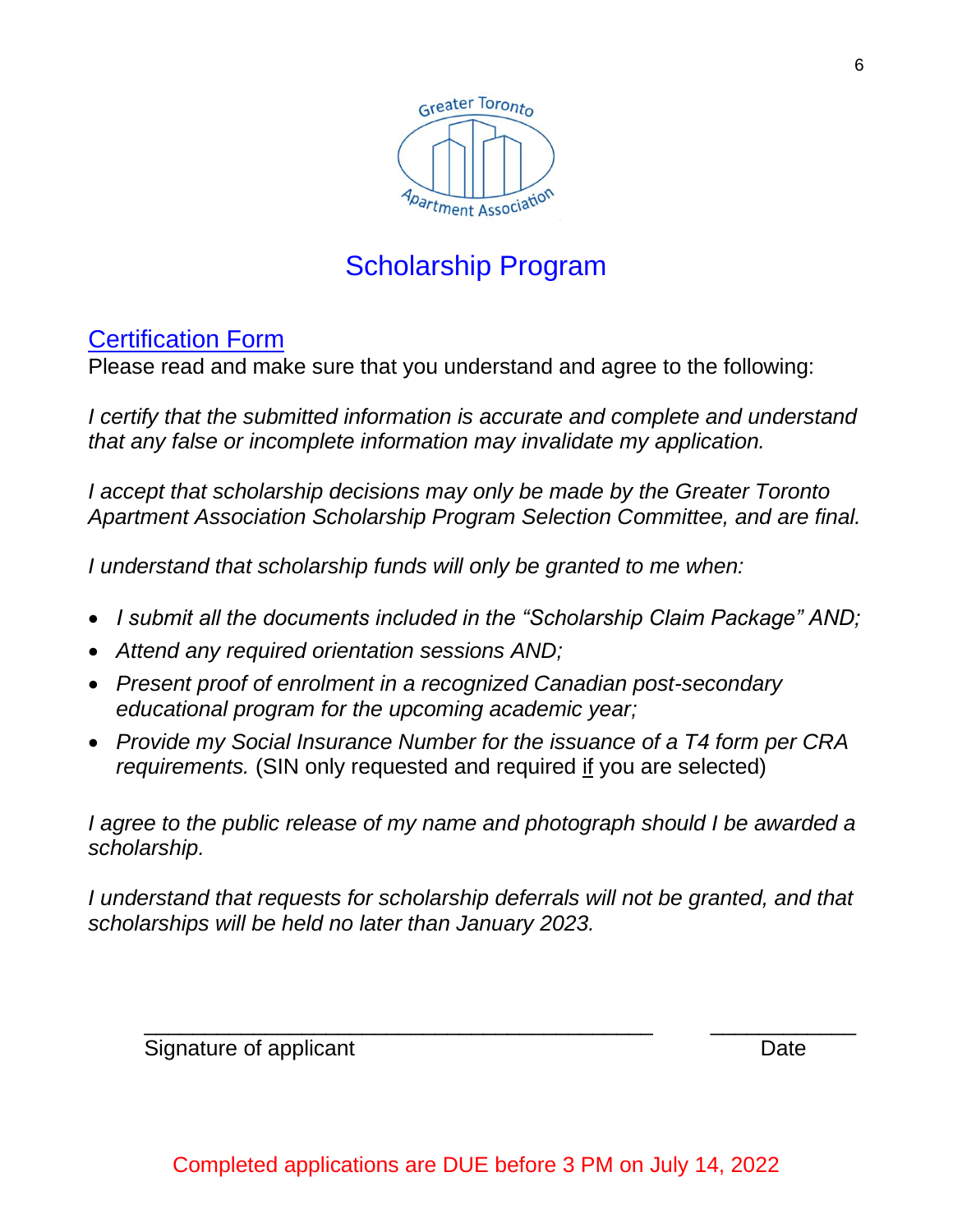

#### **Checklist**

Please review this checklist carefully to ensure that a **complete package** is submitted. *Incomplete packages will NOT be considered.* 

The following materials are required to complete the application form:

- 1. Completed and signed Application Form
- 2. Two reference letters
- 3. Academic Transcript (scan/photocopy accepted)
- 4. Résumé
- 5. Brief Biography / Essay
- 6. Budget
- 7. Financial Statement
- 8. Completed and signed Certification Form
- 9. Additional supporting materials (OPTIONAL)

#### Application Deadline

Completed applications are due before **3 PM** on **July 14, 2022.**